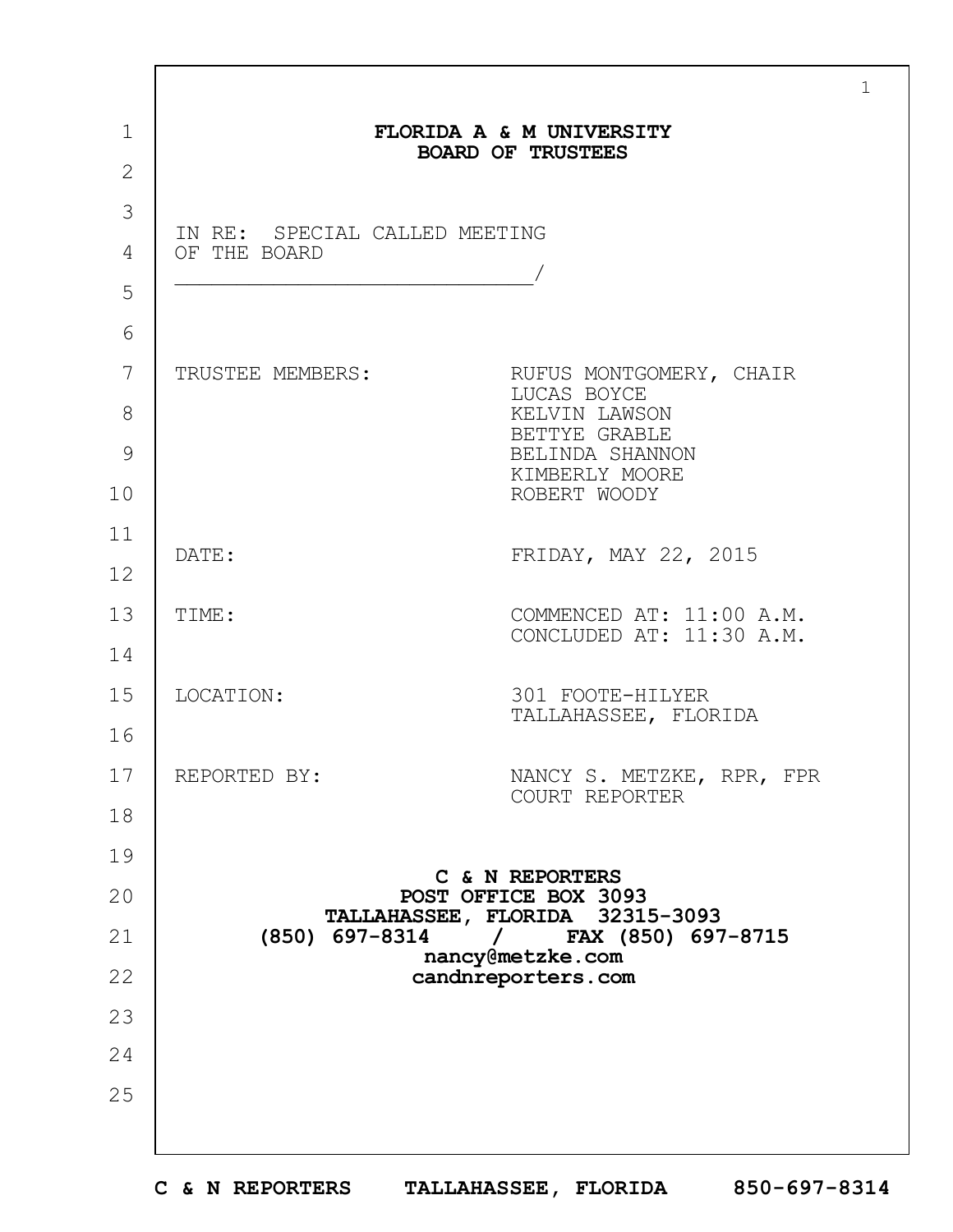|              | $\overline{2}$                                |
|--------------|-----------------------------------------------|
| $\mathbf 1$  | PROCEEDINGS                                   |
| $\mathbf{2}$ |                                               |
| 3            | ATTORNEY MCKNIGHT: Chairman?                  |
| 4            | CHAIRMAN MONTGOMERY: Yes.                     |
| 5            | ATTORNEY McKNIGHT: We're ready to proceed.    |
| 6            | CHAIRMAN MONTGOMERY: Okay. Thank you.         |
| 7            | Good morning. I call thi meeting of the       |
| 8            | Florida A & M University Board of Trustees to |
| 9            | order.                                        |
| 10           | Ms. Singleton, will you please call the roll. |
| 11           | MS. SINGLETON: Trustee Alston.                |
| 12           | TRUSTEE ALSTON: Here.                         |
| 13           | MS. SINGLETON: Trustee Boyce.                 |
| 14           | TRUSTEE BOYCE: Here.                          |
| 15           | MS. SINGLETON: Trustee Grable.                |
| 16           | TRUSTEE GRABLE: Here.                         |
| 17           | MS. SINGLETON: Trustee Graham.                |
| 18           | TRUSTEE GRAHAM: Here.                         |
| 19           | MS. SINGLETON: Vice Chair Lawson.             |
| 20           | (NO RESPONSE).                                |
| 21           | MS. SINGLETON: Vice Chair Lawson.             |
| 22           | (NO RESPONSE).                                |
| 23           | MS. SINGLETON: Trustee McWilliams.            |
| 24           | (NO RESPONSE).                                |
| 25           | MS. SINGLETON: Trustee McWilliams.            |
|              |                                               |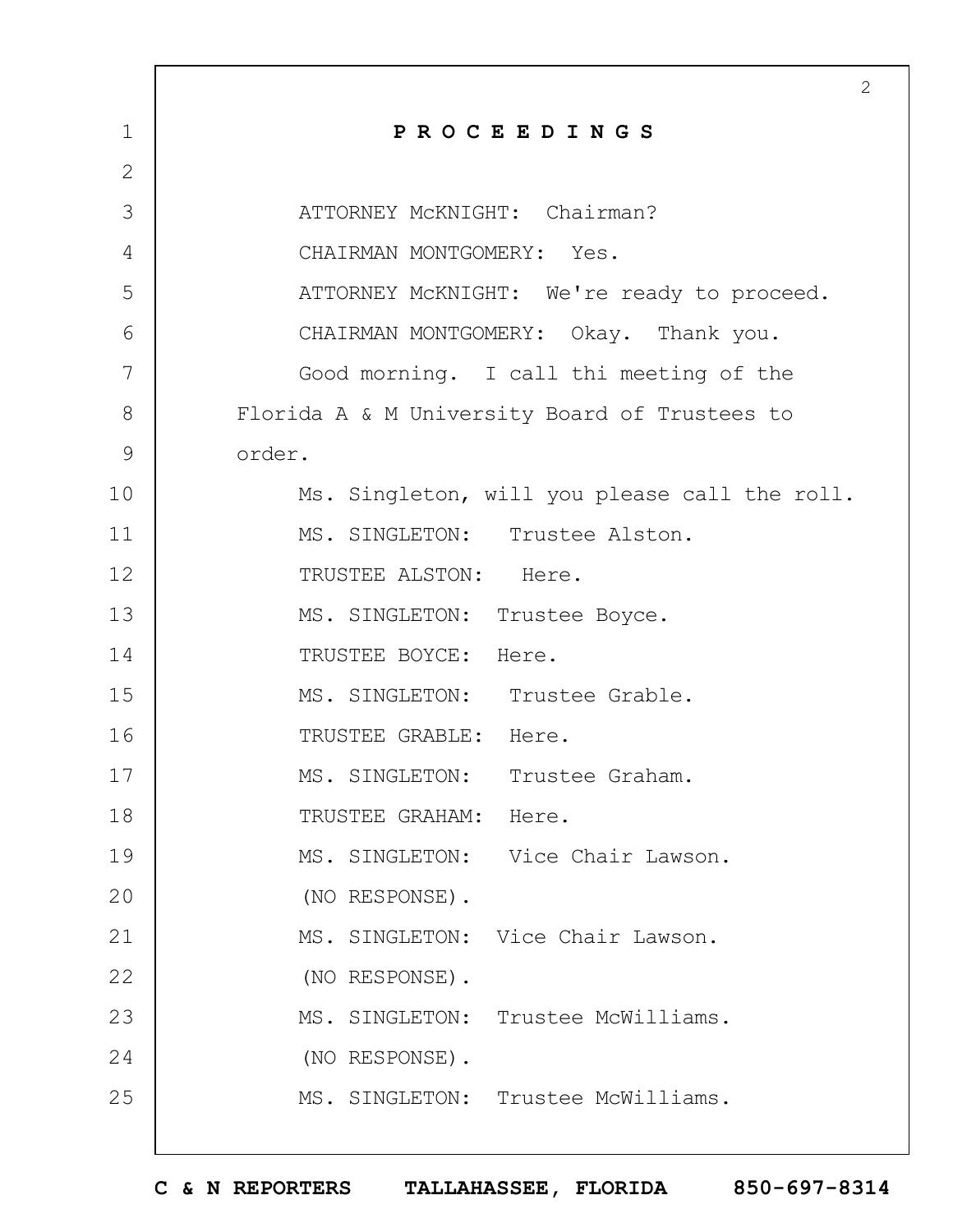|              |                                                     | 3 |
|--------------|-----------------------------------------------------|---|
| $\mathbf 1$  | (NO RESPONSE).                                      |   |
| $\mathbf{2}$ | MS. SINGLETON: Chair Montgomery.                    |   |
| 3            | CHAIRMAN MONTGOMERY: Here.                          |   |
| 4            | MS. SINGLETON: Trustee Moore.                       |   |
| 5            | TRUSTEE MOORE: Here.                                |   |
| 6            | MS. SINGLETON: Trustee Shannon.                     |   |
| 7            | (NO RESPONSE).                                      |   |
| 8            | MS. SINGLETON: Trustee Shannon.                     |   |
| 9            | (NO RESPONSE).                                      |   |
| 10           | MS. SINGLETON: Trustee White.                       |   |
| 11           | (NO RESPONSE).                                      |   |
| 12           | MS. SINGLETON: Trustee Woody.                       |   |
| 13           | (NO RESPONSE).                                      |   |
| 14           | MS. SINGLETON: It's six and six.                    |   |
| 15           | ATTORNEY MCKNIGHT: Chairman Montgomery,             |   |
| 16           | including yourself, we only have six trustees at    |   |
| 17           | this point in time. We do not --                    |   |
| 18           | CHAIRMAN MONTGOMERY: Okay. We have at least         |   |
| 19           | two trustees that are attempting to call in right   |   |
| 20           | now, and we will hold until we have -- Trustee      |   |
| 21           | Shannon is now attempting to call in and Trustee    |   |
| 22           | Lawson is also on hold. We'll allow time for both   |   |
| 23           | of them to be processed. Whoever is handling the    |   |
| 24           | operator, if somebody could help facilitate getting |   |
| 25           | them on the phone call.                             |   |
|              |                                                     |   |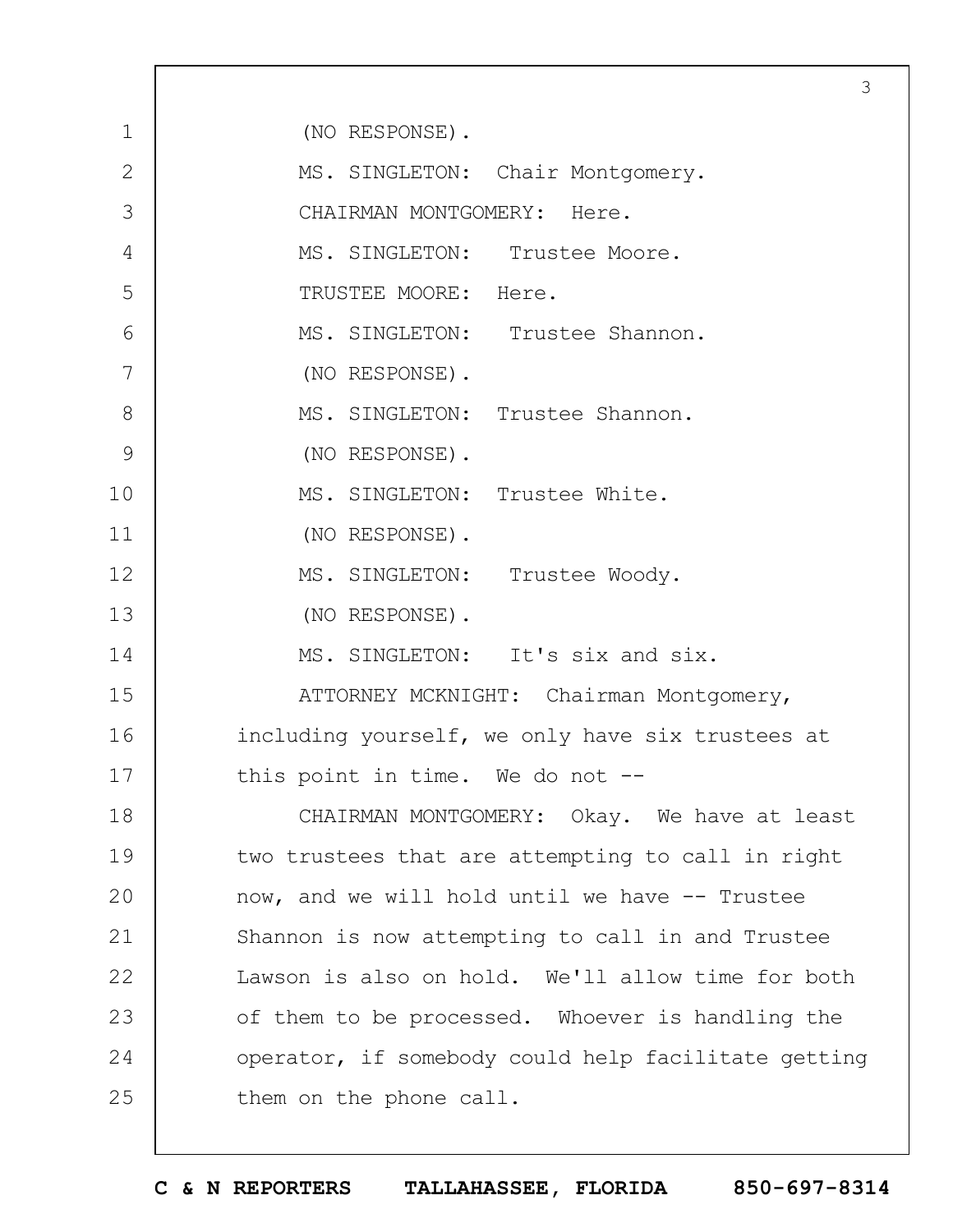1 2 3 4 5 6 7 8 9 10 11 12 13 14 15 16 17 18 19  $20$ 21 22 23 24 25 4 (DISCUSSION OFF THE RECORD) ATTORNEY McKNIGHT: Chair Montgomery. CHAIRMAN MONTGOMERY: Yes. ATTORNEY McKNIGHT: This is Avery. I would ask that we do the roll call again to see who we have now on the line. CHAIRMAN MONTGOMERY: Ms. Singleton, will you please call the roll? MS. SINGLETON: Yes. Trustee Alston. TRUSTEE ALSTON: Here. CHAIRMAN MONTGOMERY: Trustee Boyce. TRUSTEE BOYCE: Here. MS. SINGLETON: Trustee Grable. TRUSTEE GRABLE: Here. MS. SINGLETON: Trustee Graham. TRUSTEE GRAHAM: Here. MS. SINGLETON: Vice Chair Lawson. TRUSTEE LAWSON: I'm here. MS. SINGLETON: Trustee McWilliams. (NO RESPONSE). MS. SINGLETON: Chair Montgomery. CHAIRMAN MONTGOMERY: Here. MS. SINGLETON: Trustee Moore. TRUSTEE MOORE: Here.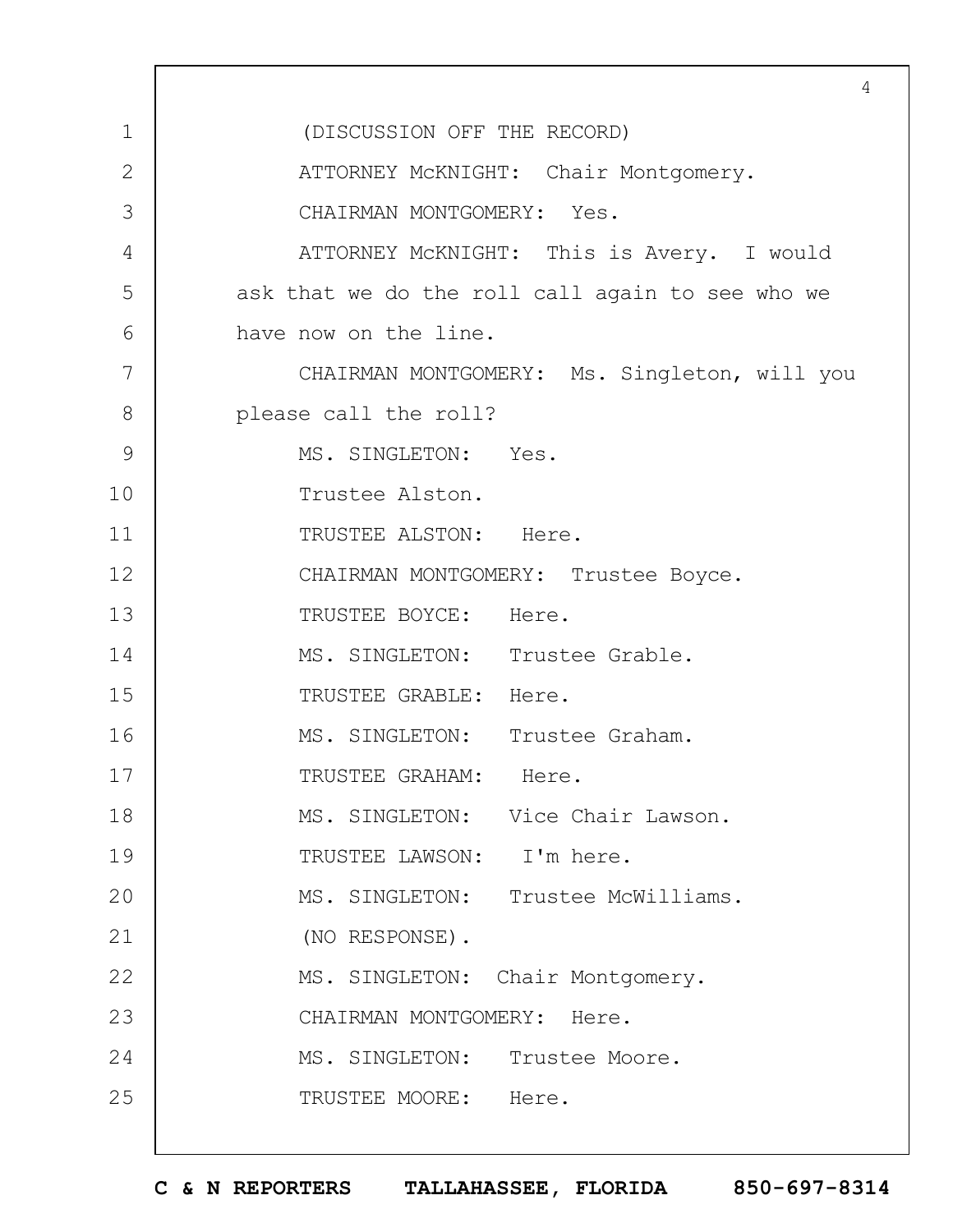1 2 3 4 5 6 7 8 9 10 11 12 13 14 15 16 17 18 19  $20$ 21 22 23 24 25 5 MS. SINGLETON: Trustee Shannon. (NO RESPONSE). MS. SINGLETON: Trustee Shannon. (NO RESPONSE). MS. SINGLETON: Trustee Warren. (NO RESPONSE). MS. SINGLETON: Trustee White. (NO RESPONSE). MS. SINGLETON: Trustee Woody. TRUSTEE WOODY: Here. MS. SINGLETON: Mr. Chair, we have a quorum. CHAIRMAN MONTGOMERY: Okay. Thank you. And I'll note that Trustee Shannon is attempting to call in as well and is having difficulties. When she arrives, if we'll duly note that she was present for the call. MS. SINGLETON: Okay. CHAIRMAN MONTGOMERY: At this time I'll recognize Trustee Grable for a report on the University's Work Plan. Trustee Grable. TRUSTEE GRABLE: Thank you, Chair Montgomery. Academic Affairs Committee met on May 18th, 2015. At this time we have one action item, approval of the University's 2015/2016 Work Plan.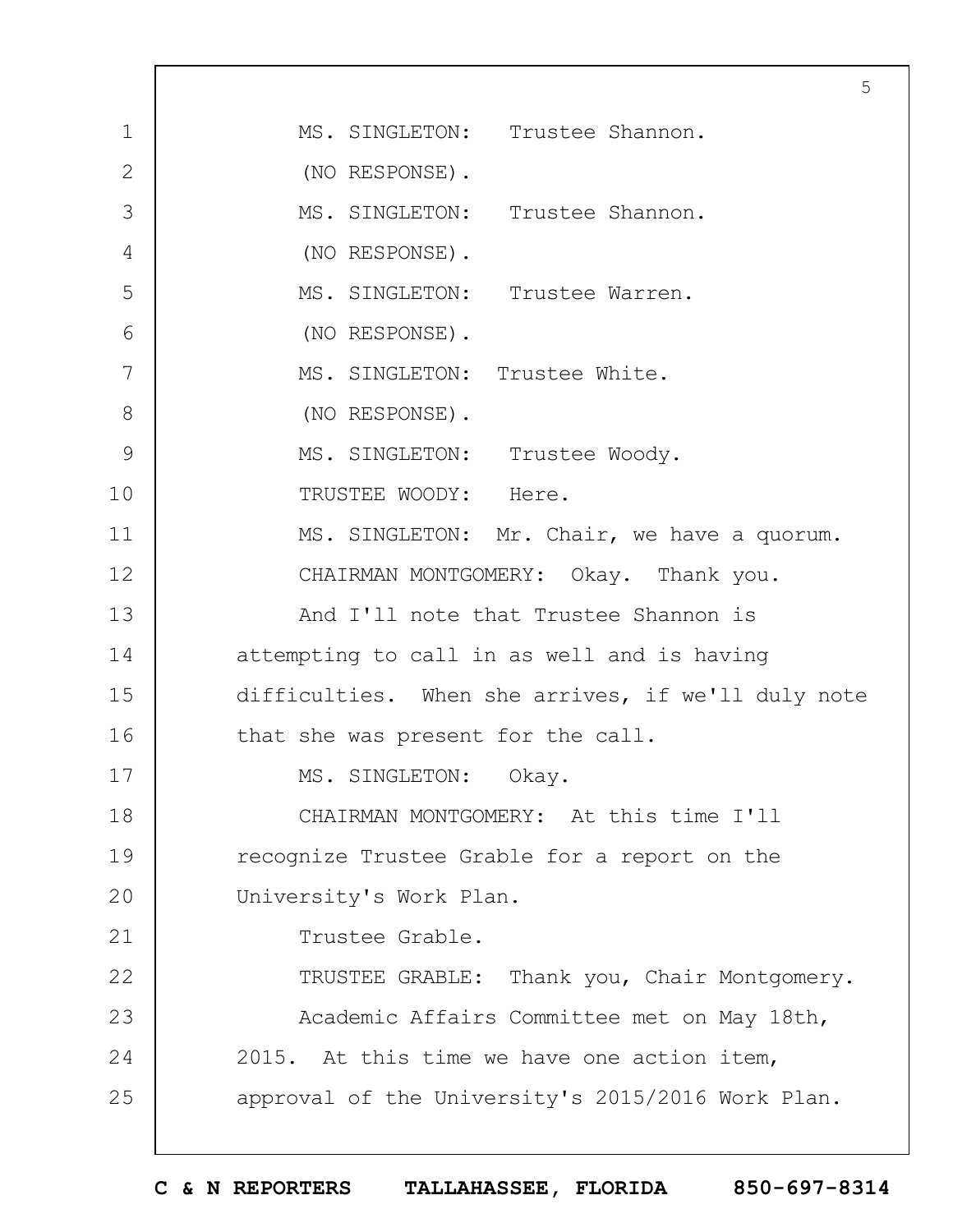The University Work Plan for the 2015/2016 year was presented by Doctor Pitter and discussed by the Committee.

1

2

3

4

5

6

7

8

9

10

The Work Plan includes strategies, initiatives, key performance indicators and goals. The three key initiatives identified in the Work Plan are as follows: Increase retention, slash, graduation rates; two, increase undergraduate and graduate degrees awarded in stem and health-related fields; three, broaden the student base.

11 12 13 14 15 16 17 18 19  $20$ The plan also includes the head count enrollment goals for the next three years as well as the University's current performance and future goals on the Board of Governors' performance funding metrics. Trustee Warren requested that in presenting future work plans there be a discussion on performance with respect to key metrics from one year to the next and identify where the University may need to change course because goals were not met.

21 22 23 24 25 Trustee Grable requested that wording be included in the statement of strategy to indicate that the University will examine the issue of faculty work load, including course load, with the aim of increasing time for research in order to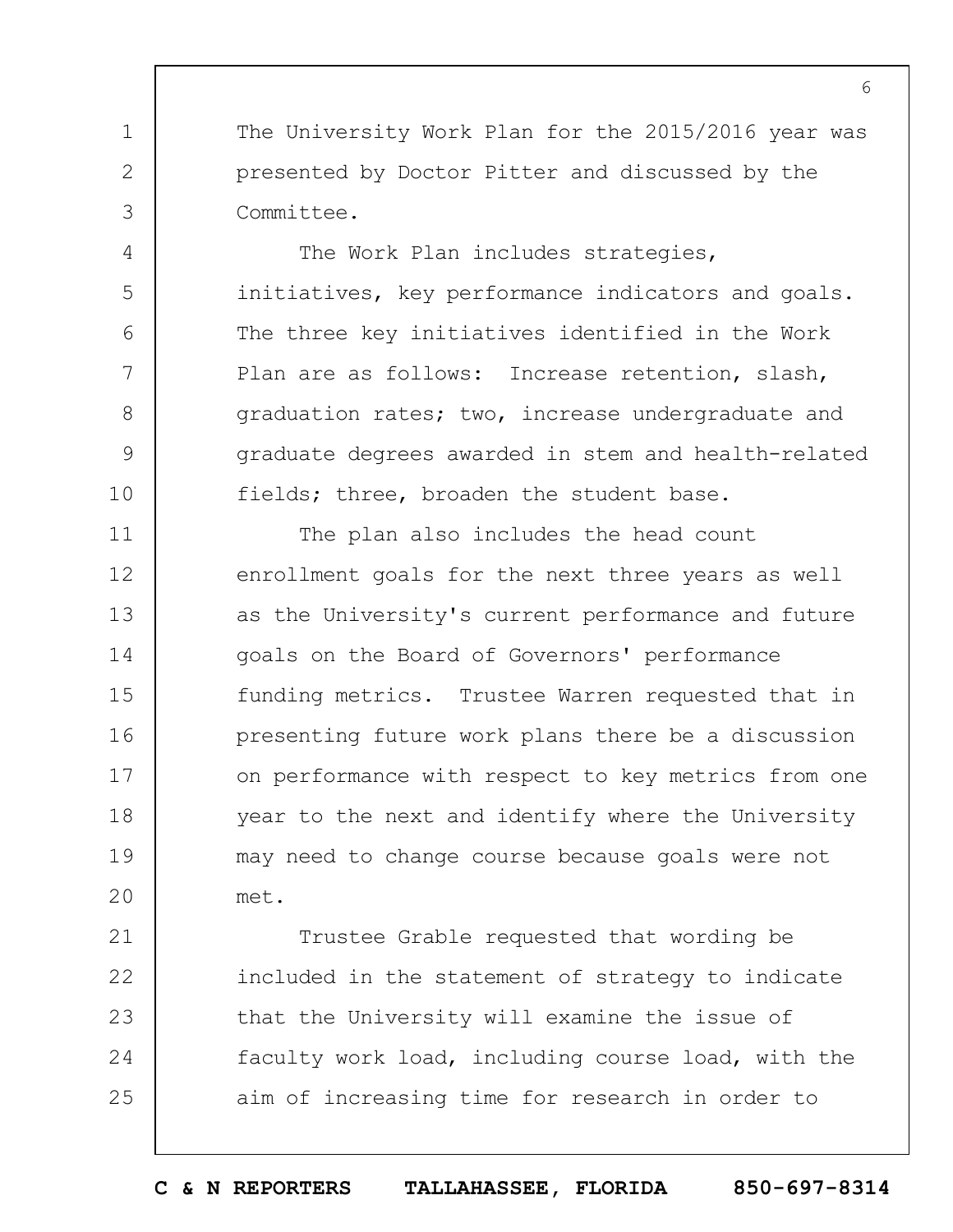improve research productivity. The Committee approved the Work Plan with this addition.

1

2

3

4

5

6

7

8

9

10

11

12

Since the Committee met, the Work Plan has been revised to include the statement on faculty workload, including the statement of strategy section, Page 4 of the Work Plan, as well as an increase of four students in the fall 2014 enrollment located in the Work Plan on Page 14, resulting from a definitional discussion with the BOG staff. The fall 2014 official head count enrollment is now reflected in the Work Plan as 10,233 students.

13 14 Mr. Chairman, I move approval of the 2015/2016 Work Plan.

15 16 17 18 CHAIRMAN MONTGOMERY: I have some additional comments that I believe were added from the Board of Governors. Were those to be included as part of the presentation or were those just for me?

19  $20$ 21 TRUSTEE GRABLE: And I'd like to ask if we have the staff on-line so that we can address Chairman Montgomery's question.

22 23 DOCTOR PITTER: Yes. This is Gina Pitter, I'm here.

24 25 TRUSTEE GRABLE: Doctor Pitter, did you hear the question from the Chairman?

**C & N REPORTERS TALLAHASSEE, FLORIDA 850-697-8314**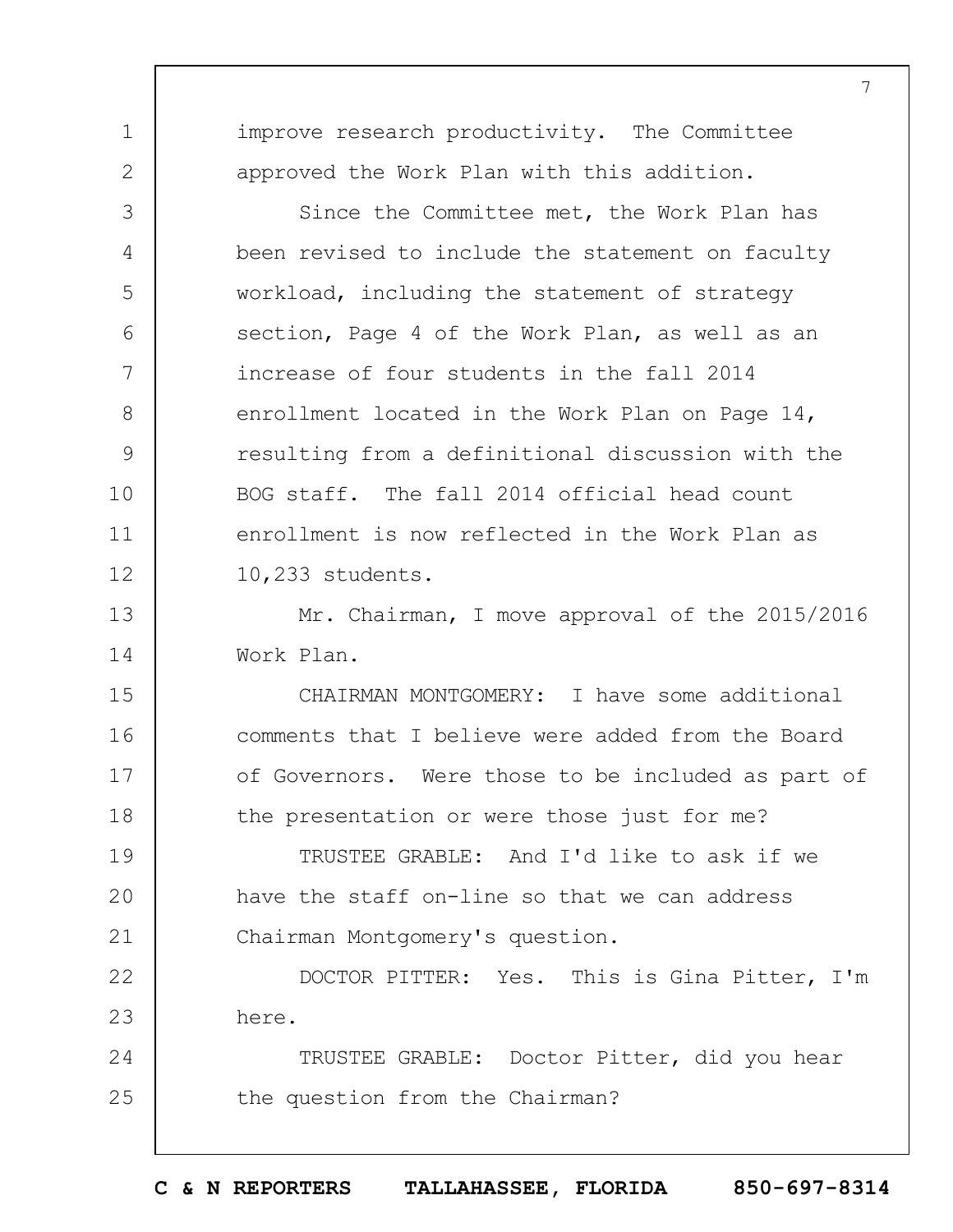DOCTOR PITTER: Oh, the comments don't necessarily have to be part of the Work Plan approval. That was for information to the Board of Trustees because it will result in the Board of Governors' staff making a change to the Work Plan you are considering for approval today. So we wanted the trustees to be aware that there will be a change.

1

2

3

4

5

6

7

8

9 10 11 12 13 14 15 16 17 18 CHAIRMAN MONTGOMERY: Okay. I'm going to ask if either -- Trustee Grable, if you have the comments or if you do, Doctor Pitter, if you would -- in a continued effort of transparency, I would like for the Board, the entire Board to have the same information I have. And so I have it in front of me, but if one of you could read the highlighted comments, I believe that's relevant to what we're discussing today. So could one of y'all proceed with that?

19  $20$ 21 TRUSTEE GRABLE: And, Doctor Pitter, I will ask that you proceed with reading that per the Chairman's request.

22 23 24 25 DOCTOR PITTER: Yes, Trustee Grable. A comment has been received from BOG staff since the Academic Affairs Committee meeting,

**C & N REPORTERS TALLAHASSEE, FLORIDA 850-697-8314**

regarding the metric on Number of science and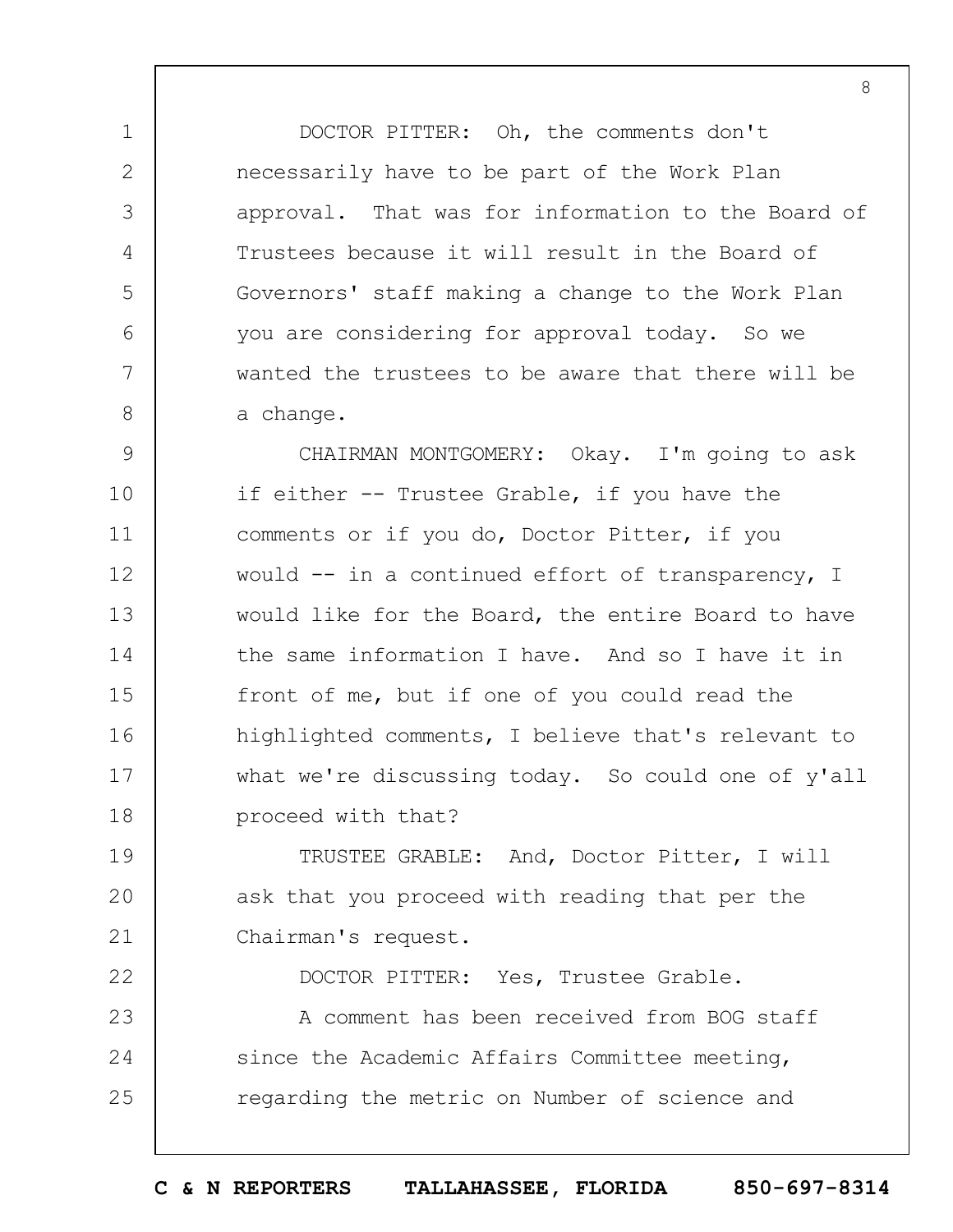engineering disciplines nationally ranked in top 100 for research expenditures. This is on Page 9 of the Work Plan.

1

2

3

4 5 6 7 8 9 10 11 12 13 14 15 16 The University Work Plan reported that we had one program in this rank as the NSF data provided by the Board of Governors indicated that engineering for FSU was in the top 100. Since the College of Engineering is a joint activity and faculty from both institutions apply for grants through each other's institutions, FAMU believes engineering research expenditures should be combined and counted by both institutions; however, BOG staff has indicated that they will not combine FAMU and FSU R & D expenditures together in the 2015 Work Plans when reporting the top 100 disciplines for engineering R & D expenditure data.

17 18 19  $20$ 21 22 23 For this idea to be adopted in the future, it will need to be the subject of long-term discussions with all parties involved, so that all related reports to NSF, IPEDS, Carnegie SUDS are aligned, close quotes. We don't anticipate negative ramifications and look forward to future discussions regarding this issue.

24 25 CHAIRMAN MONTGOMERY: Thank you, Doctor Pitter.

**C & N REPORTERS TALLAHASSEE, FLORIDA 850-697-8314**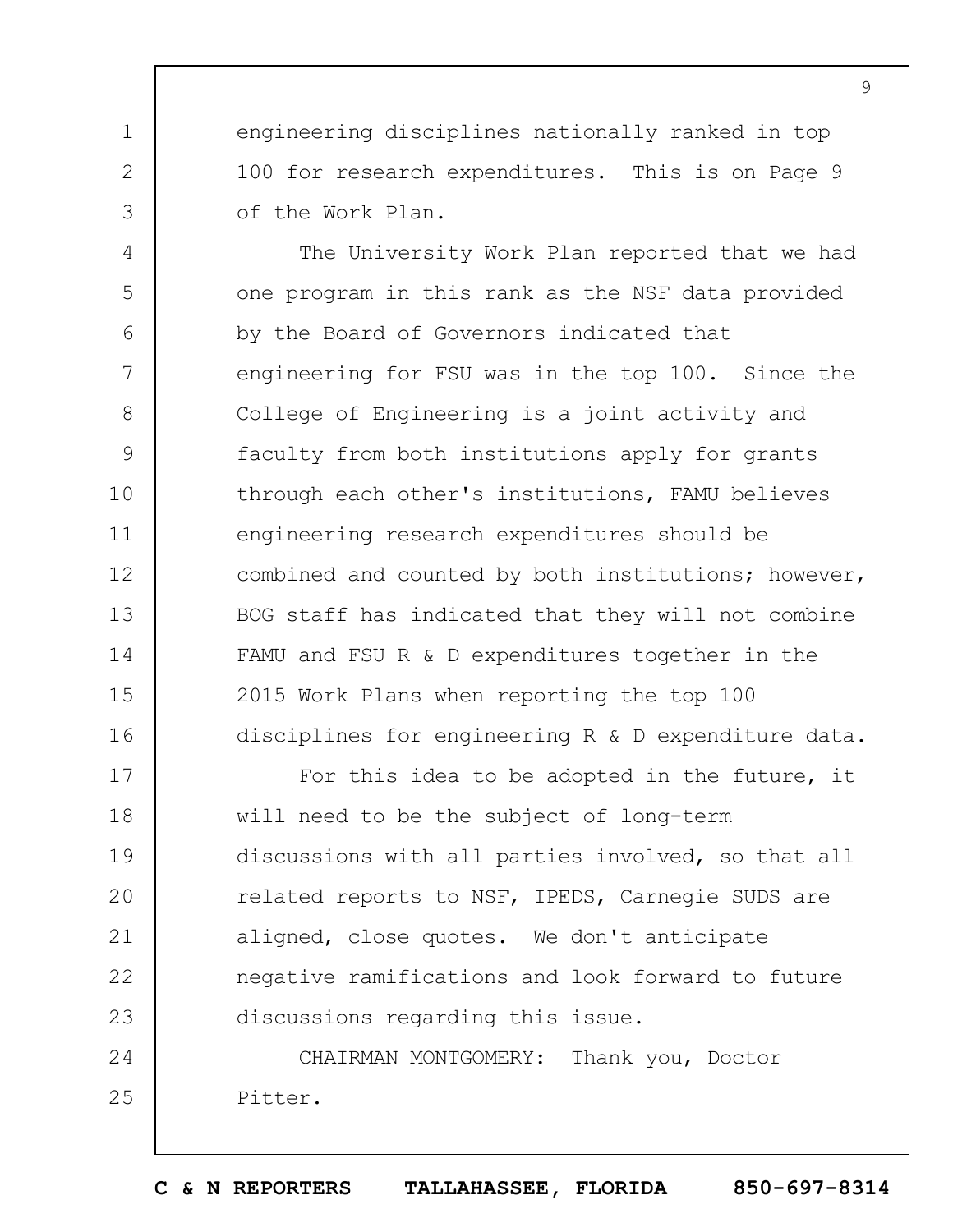|                | 10                                                  |
|----------------|-----------------------------------------------------|
| $\mathbf 1$    | I'll entertain a motion for approval.               |
| $\overline{2}$ | TRUSTEE BOYCE: So moved by Lucas.                   |
| 3              | CHAIRMAN MONTGOMERY: Trustee Grable?                |
| 4              | TRUSTEE GRABLE: Yes, so moved.                      |
| 5              | TRUSTEE WOODY: Second by Woody.                     |
| 6              | CHAIRMAN MONTGOMERY: Motion has been made and       |
| 7              | properly seconded.                                  |
| 8              | Is there any discussion on this item?               |
| $\mathsf 9$    | ATTORNEY MCKNIGHT: Chairman?                        |
| 10             | CHAIRMAN MONTGOMERY: Yes.                           |
| 11             | ATTORNEY MCKNIGHT: For purposes of the court        |
| 12             | reporter who is here with us right now, I just want |
| 13             | to make sure, was that Doctor Grable who moved?     |
| 14             | TRUSTEE GRABLE: Yes, it was.                        |
| 15             | ATTORNEY MCKNIGHT: And the second was by            |
| 16             | Trustee Robert Woody?                               |
| 17             | TRUSTEE WOODY: That's correct.                      |
| 18             | ATTORNEY MCKNIGHT: Thank you, sir.                  |
| 19             | Thank you, Chair.                                   |
| 20             | CHAIRMAN MONTGOMERY: Thank you.                     |
| 21             | The motion has been made and properly               |
| 22             | seconded. Is there any discussion on this item?     |
| 23             | (NO RESPONSE).                                      |
| 24             | CHAIRMAN MONTGOMERY: Hearing none, all those        |
| 25             | in favor please indicate by saying aye.             |
|                |                                                     |

 $\Gamma$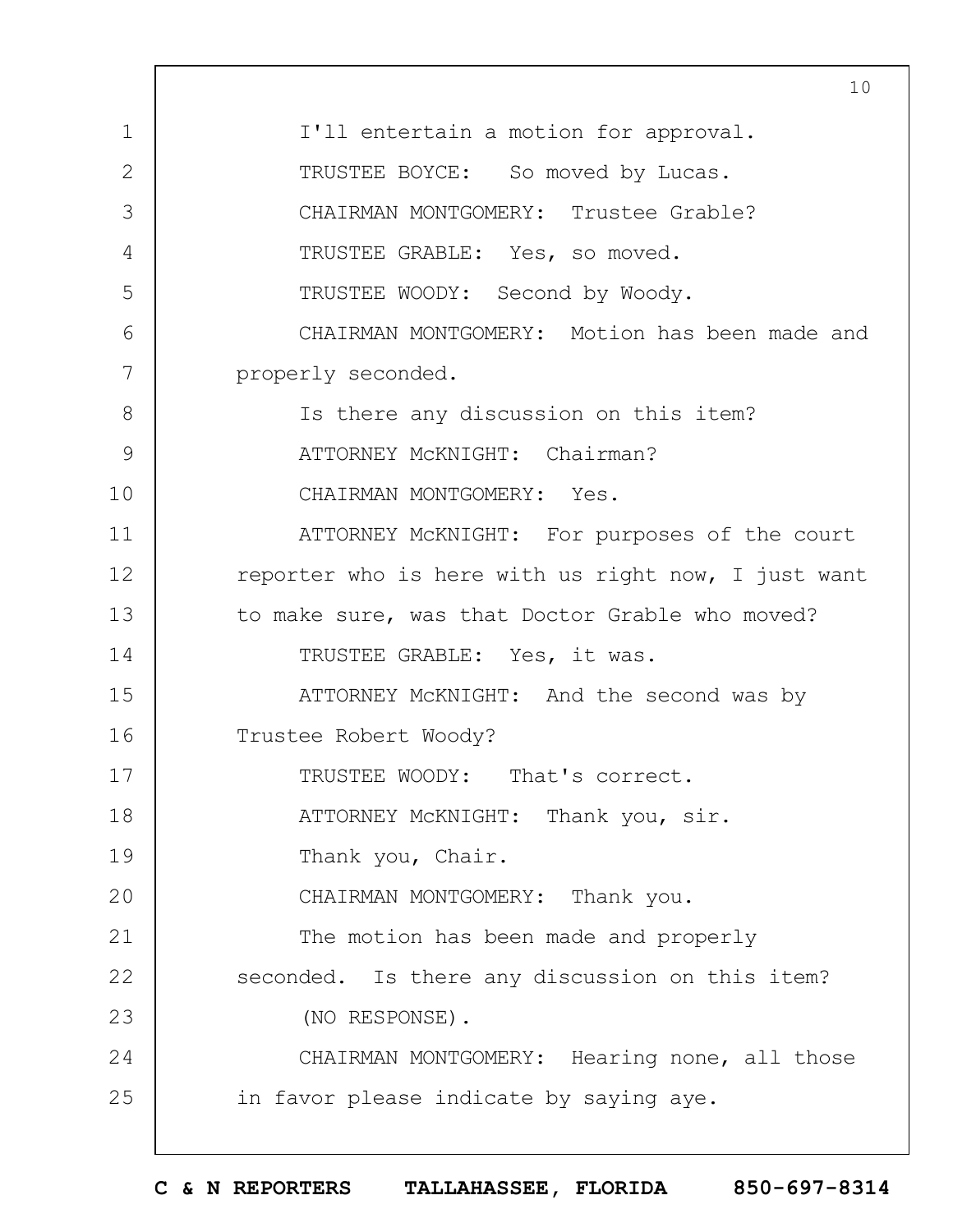1 2 3 4 5  $6 \overline{6}$ 7 8 9 10 11 12 13 14 15 16 17 18 19  $20$ 21 22 23 24 25 11 (AFFIRMATIVE INDICATIONS). CHAIRMAN MONTGOMERY: Any opposed, nay. (NO RESPONSE). CHAIRMAN MONTGOMERY: Motion carries. Well, thank you. At this time, Trustee Moore, you're recognized to provide a report regarding the Presidential Evaluation Committee. TRUSTEE MOORE: Thank you, Chair Montgomery. Regarding the presidential evaluation tools action item, the Presidential Evaluation Committee held its organizational meeting on April 30th of 2015. A meeting was held with President Mangum May 7th, 2015, to review the draft tools and to secure her feedback or suggested changes. This was followed by a meeting with the Committee on May 13th, 2015. During the latter meeting, the Committee recommended approval of the evaluation tools and self assessment tools which will be used by the Trustees and President Mangum respectfully. With that said, I'd like to move approval of the evaluation tools to be used by the Trustees. TRUSTEE ALSTON: Second. TRUSTEE WOODY: Mr. Chairman, Trustee Woody,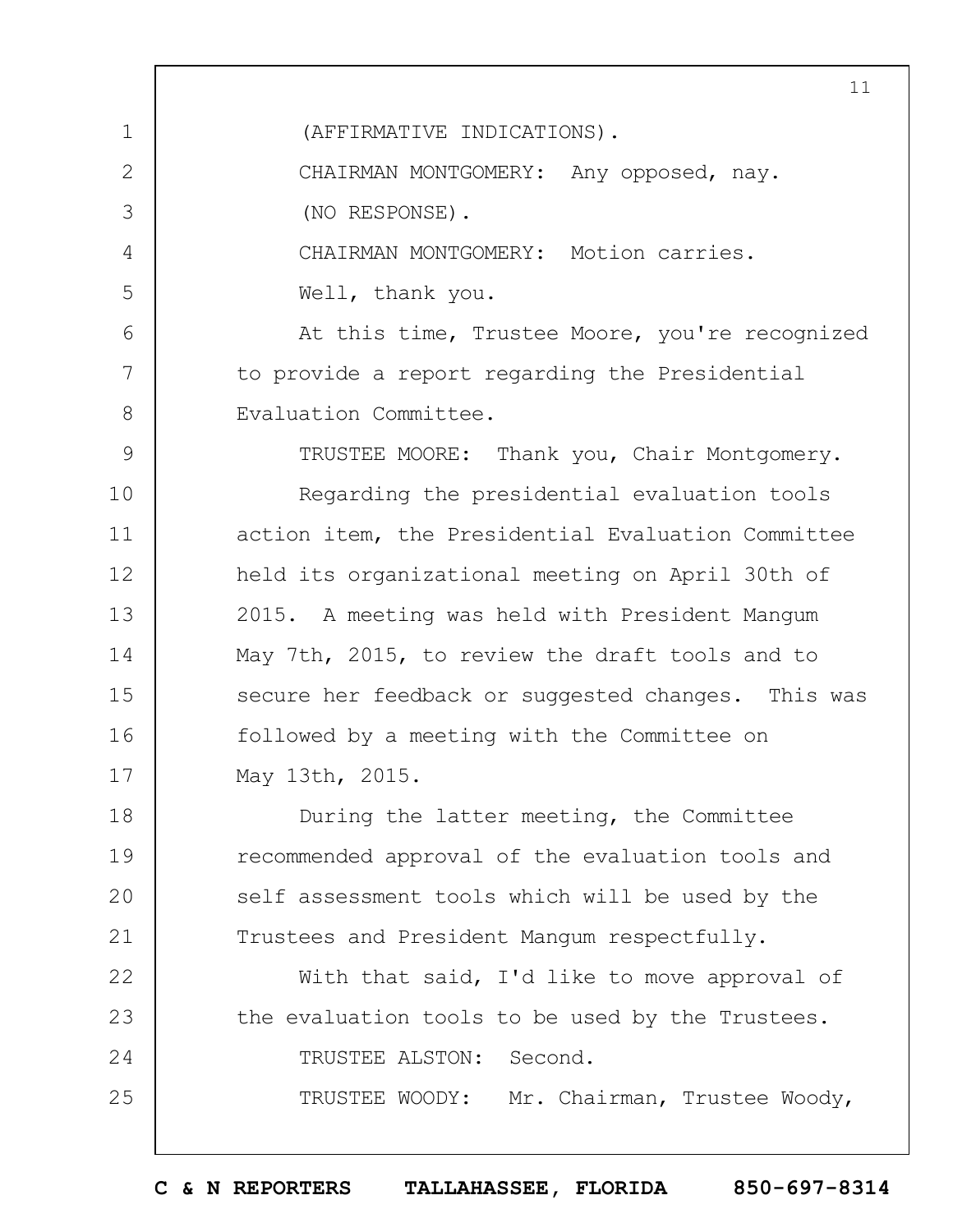1 2 3 4 5 6 7 8 9 10 11 12 13 14 15 16 17 18 19  $20$ 21 22 23 24 25 I recommend approval. CHAIRMAN MONTGOMERY: A motion has been made and properly seconded. Is there any discussion on this item? (NO RESPONSE). CHAIRMAN MONTGOMERY: Hearing none, all those in favor please indicate by saying aye. (AFFIRMATIVE INDICATIONS). CHAIRMAN MONTGOMERY: Any opposed, nay. (NO RESPONSE). CHAIRMAN MONTGOMERY: The motion carries. Please proceed. TRUSTEE MOORE: Mr. Chair, the second part, I'd also like to move approval of the self assessment tools that will be used by President Mangum. CHAIRMAN MONTGOMERY: There's been a motion made. Is there a second? TRUSTEE WOODY: Second. CHAIRMAN MONTGOMERY: A motion has been made and properly seconded. Is there a discussion? (NO RESPONSE). CHAIRMAN MONTGOMERY: Hearing none, all those in favor please indicate by saying aye. (AFFIRMATIVE INDICATIONS).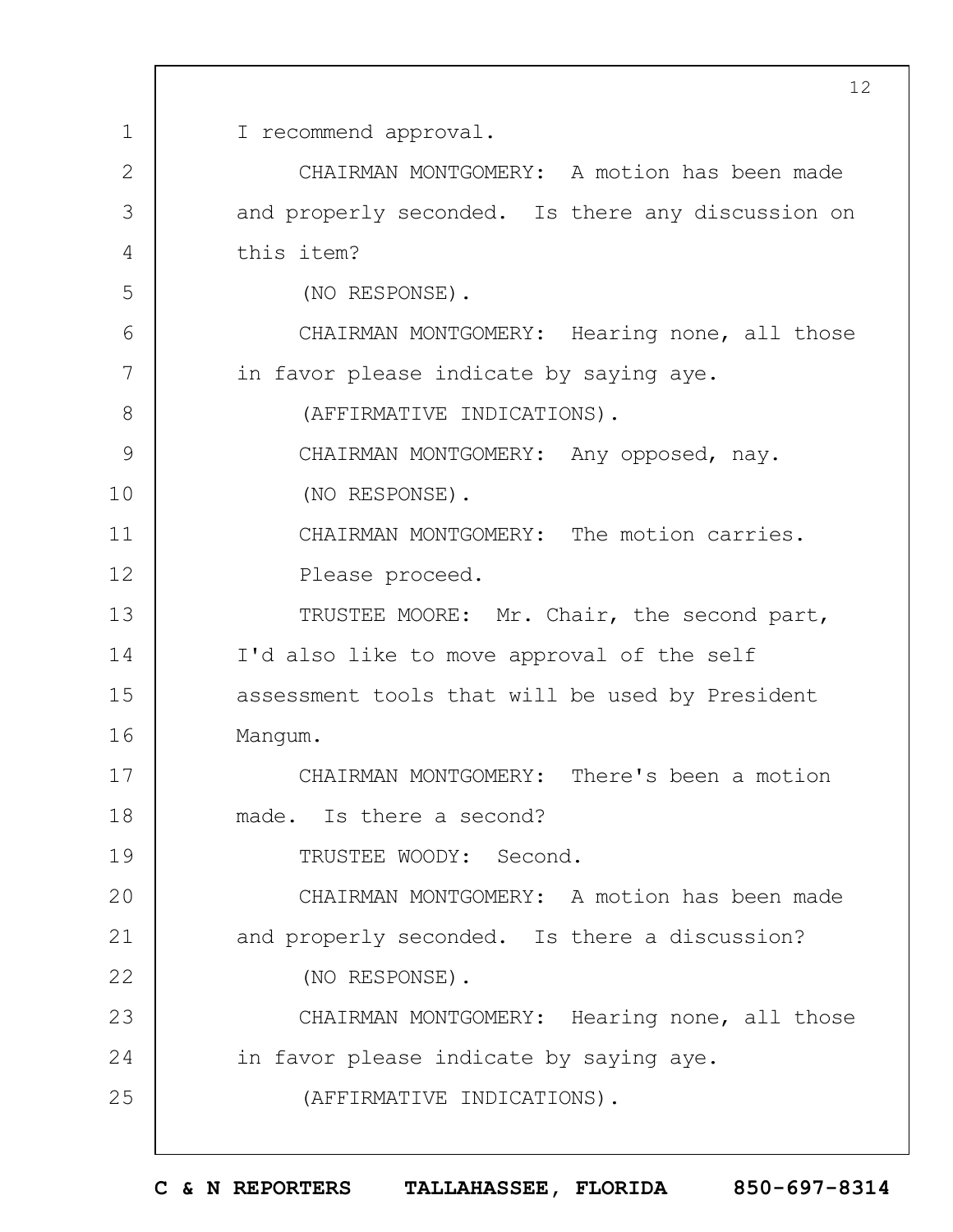1 2 3 4 5 6 7 8 9 10 11 12 13 14 15 16 17 18 19  $20$ 21 22 23 24 25 13 CHAIRMAN MONTGOMERY: Any opposed, nay. (NO RESPONSE). CHAIRMAN MONTGOMERY: The motion carries. I want to take a moment to thank Trustee Grable and Moore for the work that they've been doing. I've repeated this before: I encourage all Board members to read the information as it's sent. Some of this stuff goes down into detail, but the work that the Committee Chairs have been doing, however extensive, has been very informative and self explanatory. So, again, I applaud what you're doing, as well as all of the committee meetings. They've held these meetings prior to our regularly scheduled June meeting. There being no further business of the Board, this meeting is adjourned. (WHEREUPON, THE MEETING WAS ADJOURNED).  $\star$   $\star$   $\star$   $\star$